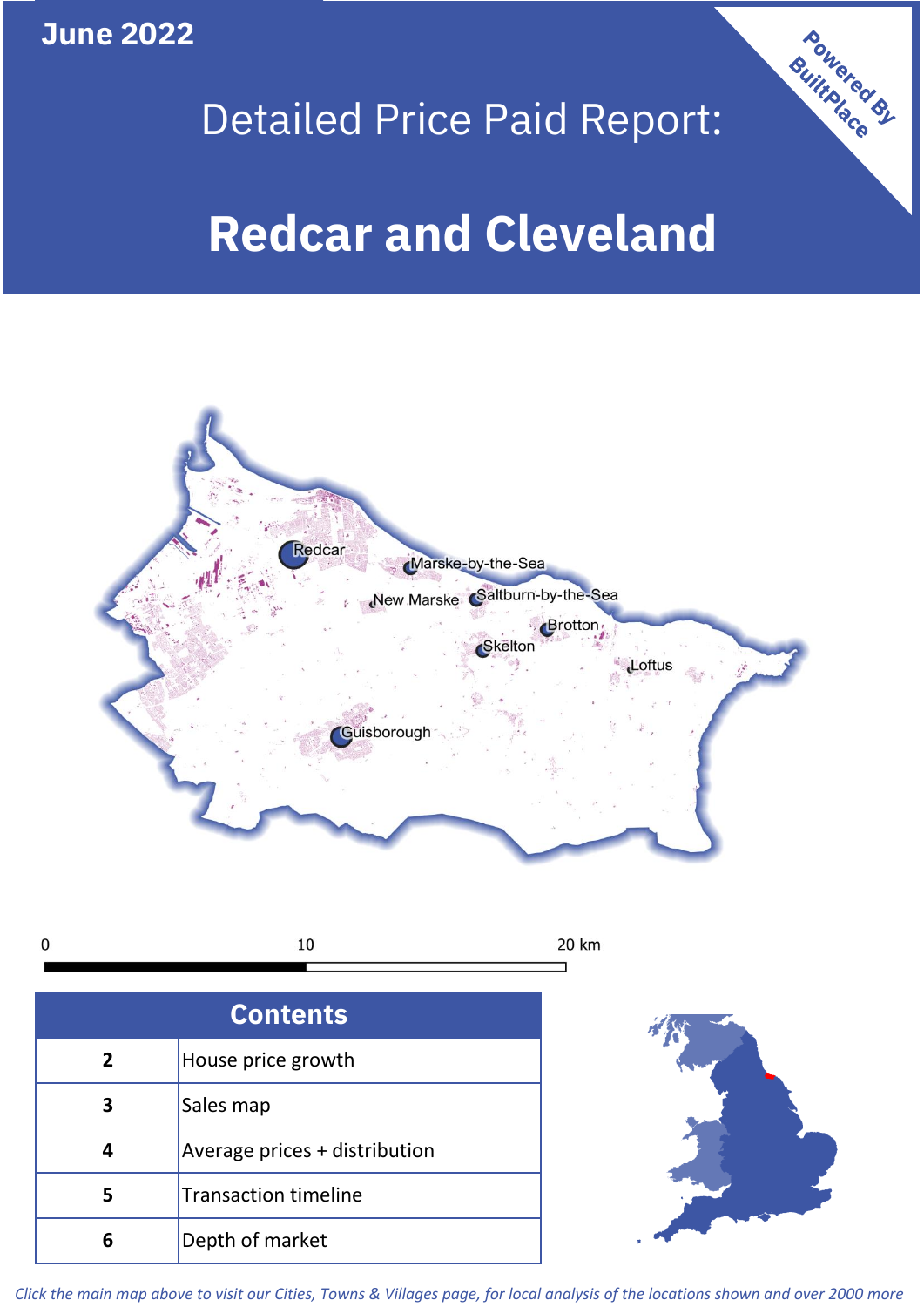## **Headline Data**

|                     | <b>Current level</b> | 3 month | <b>Annual</b> | 5 year | 10 year |
|---------------------|----------------------|---------|---------------|--------|---------|
| <b>House prices</b> | £152,409             | 4.1%    | 10.8%         | 27.6%  | 32.9%   |
| <b>Transactions</b> | 2,157                | $-5.0%$ | 25.5%         | 13.1%  | 49.5%   |

# **House Price Growth (April 2022 data)**

#### *Annual Change in House Prices*



House prices in Redcar and Cleveland grew by 10.8% in the 12 months to April 2022 (based on 3-month smoothed data). By comparison national house prices grew by 10.7% and prices in the North East grew by 9.5% over the same period.

Redcar and Cleveland house prices are now 13.8% above their previous peak in 2007, compared to +11.2% for the North East and +52.9% across England.



#### *Year-To-Date Change in House Prices, December to April*

Local prices have grown by 5.2% in 2022 so far, compared to growth of 4.5% over the same period last year.

#### *Source: OS OpenData; UK House Price Index (Contains HM Land Registry data © Crown copyright)*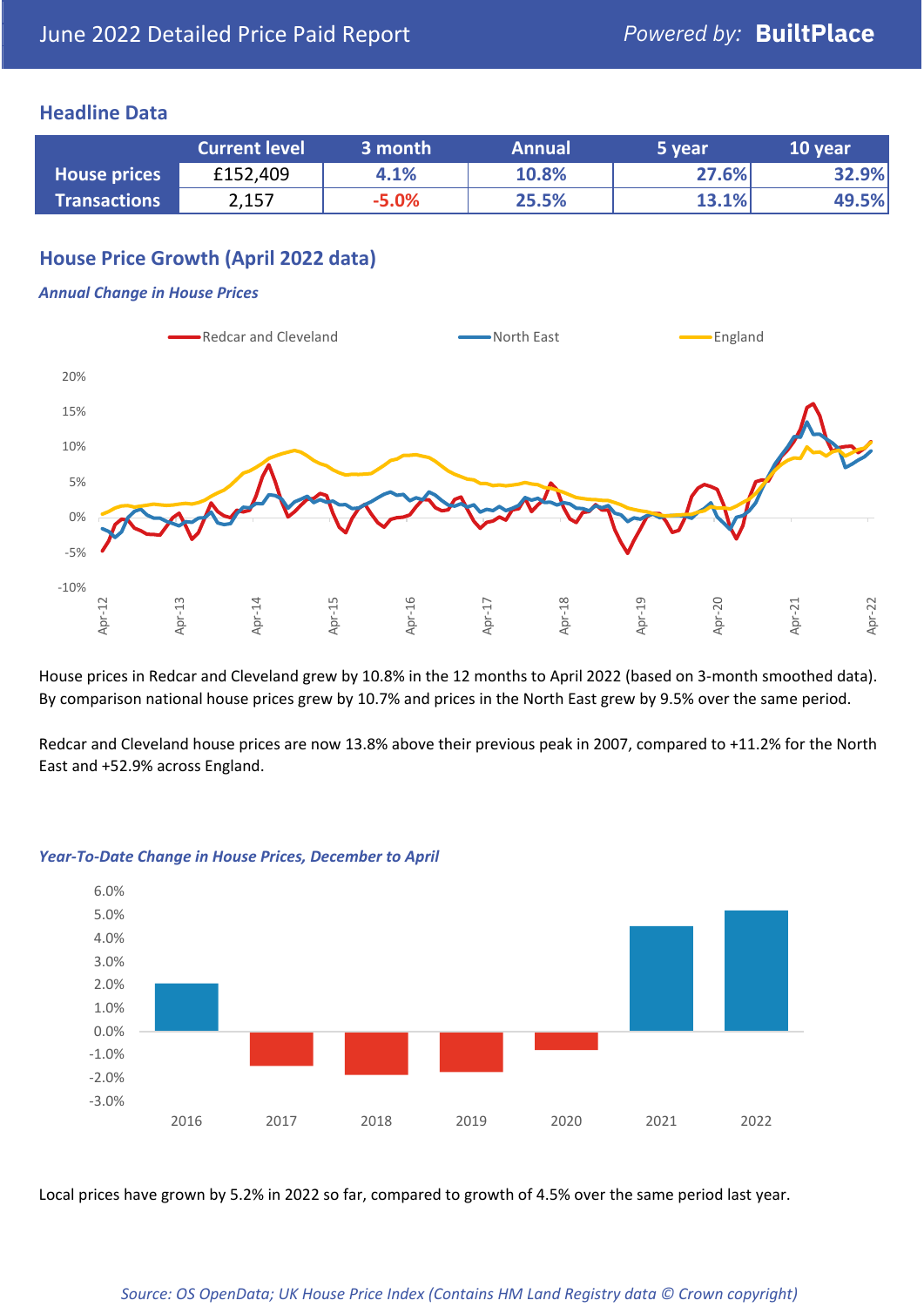# **House Price Map**

*12 months to April 2022*



*Each point is one postcode, coloured by the average value relative to all sales in this local authority (price bands are LA-specific quintiles).*

**Map Key**

| Min      | <b>Max</b> |                            |
|----------|------------|----------------------------|
| Up to    | £77,000    | 1st quintile / lowest 20%  |
| £77,000  | £113,000   | 2nd quintile               |
| £113,000 | £144,000   | 3rd quintile               |
| £144,000 | £190,000   | 4th quintile               |
| £190,000 | and over   | 5th quintile / highest 20% |

#### *Source: OS OpenData; UK House Price Index (Contains HM Land Registry data © Crown copyright)*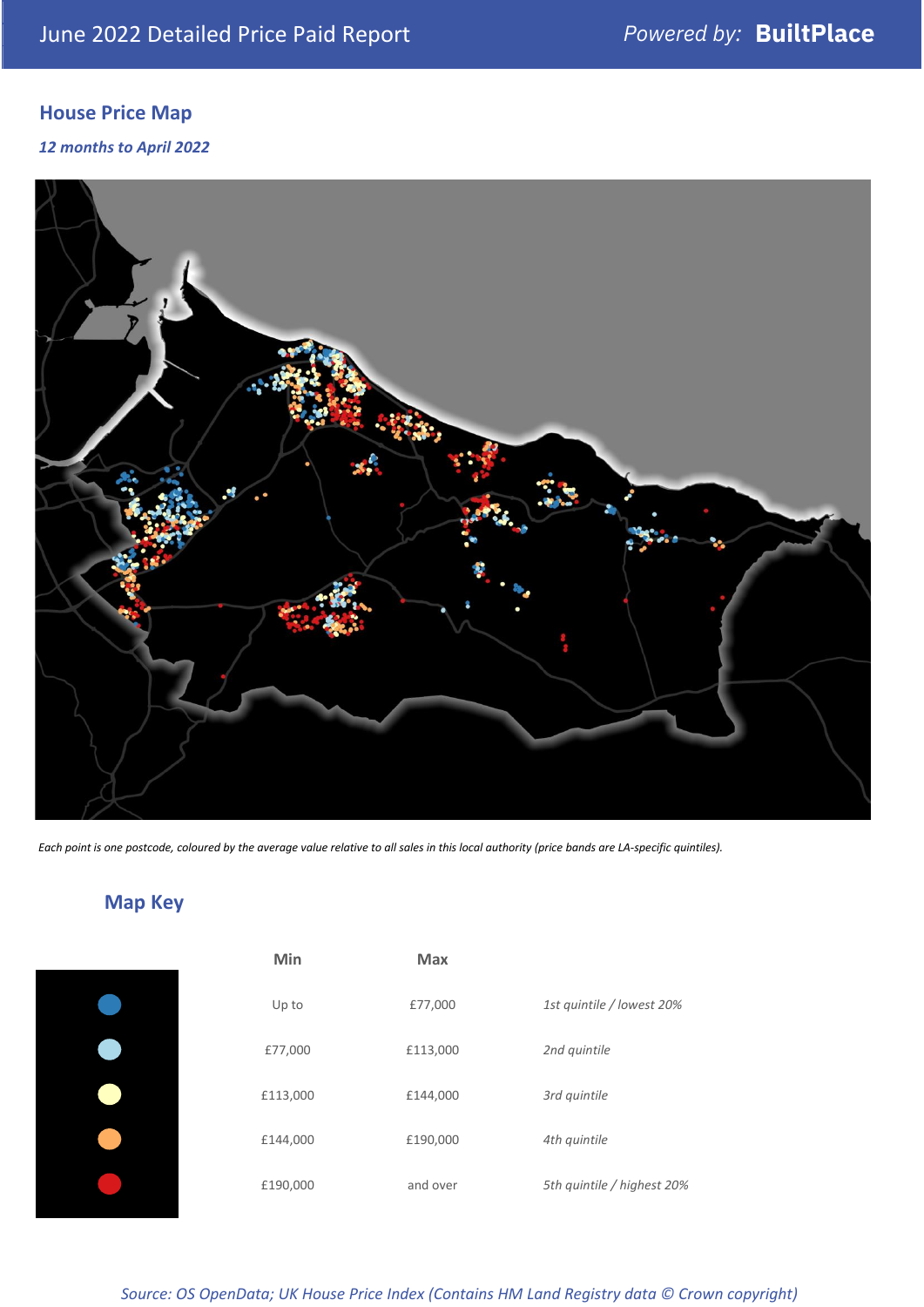# **Average House Price by Property Type**

# *12 months to April 2022*



|                 | <b>New</b>           | <b>Second hand</b> |  |
|-----------------|----------------------|--------------------|--|
| <b>Flat</b>     | No recorded<br>sales | £103,908           |  |
| <b>Terraced</b> | £144,473             | £94,611            |  |
| Semi-detached   | £168,568             | £143,893           |  |
| <b>Detached</b> | £264,378             | £258,865           |  |

# **House Price Distribution by Year**

*All properties, by price band and calendar year (2020 = year to date)*

|                    | 1997 | 2002 | 2007 | 2012 | 2017 | 2019 | 2020 |
|--------------------|------|------|------|------|------|------|------|
| <b>Under £100k</b> | 96%  | 82%  | 34%  | 39%  | 35%  | 34%  | 35%  |
| £100-200k          | 3%   | 16%  | 55%  | 51%  | 50%  | 48%  | 48%  |
| £200-300k          | 0%   | 1%   | 9%   | 8%   | 13%  | 13%  | 12%  |
| £300-400k          | 0%   | 0%   | 1%   | 1%   | 2%   | 4%   | 3%   |
| £400-500k          | 0%   | 0%   | 1%   | 1%   | 0%   | 1%   | 0%   |
| <b>£500k-1m</b>    | 0%   | 0%   | 0%   | 0%   | 0%   | 1%   | 1%   |
| £1-2m              | 0%   | 0%   | 0%   | 0%   | 0%   | 0%   | 0%   |
| <b>Over £2m</b>    | 0%   | 0%   | 0%   | 0%   | 0%   | 0%   | 0%   |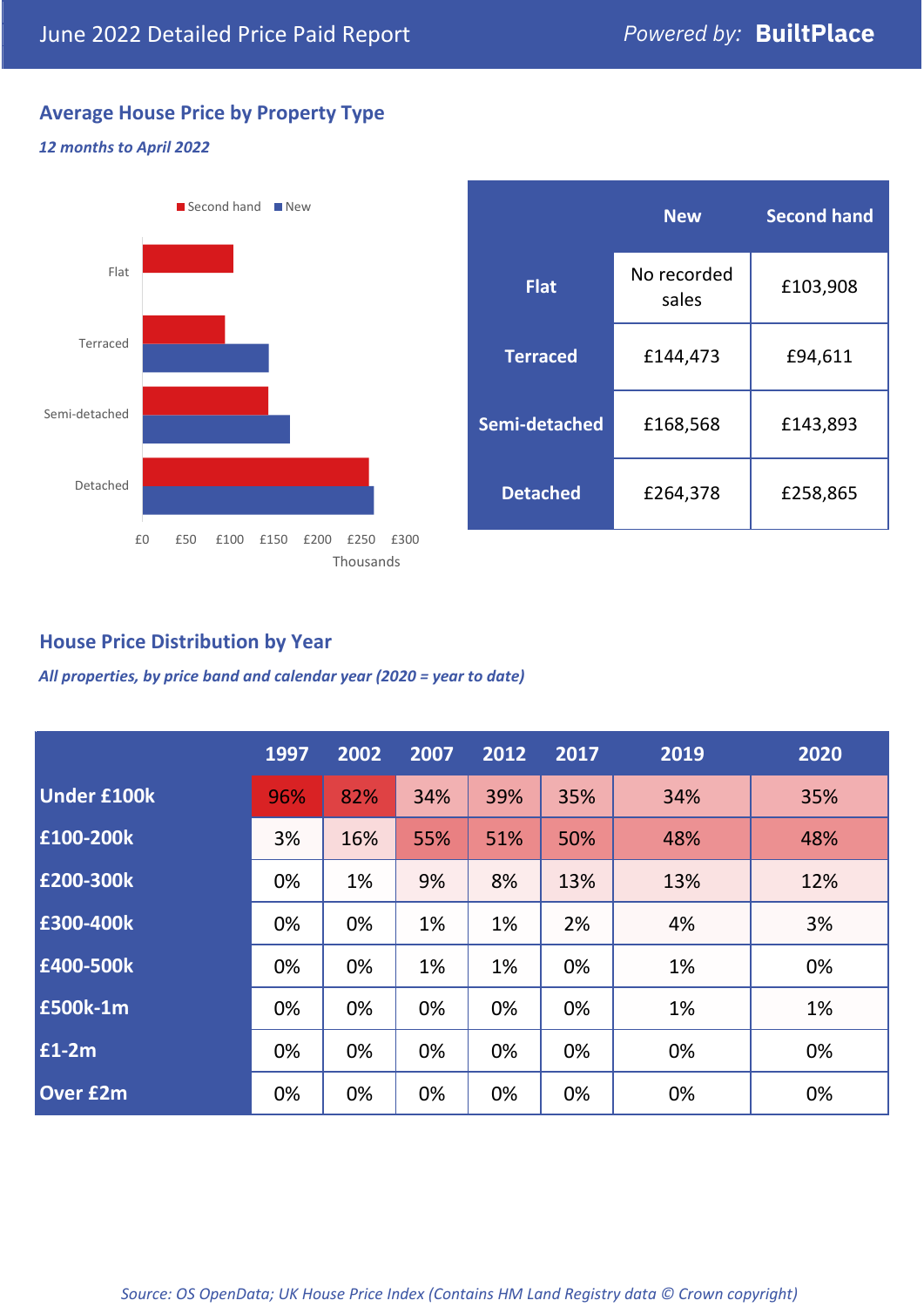# **Transactions (February 2022 data)**

*Annual Transactions, Indexed (2001-05 average = 100)*



There were 2,157 transactions in Redcar and Cleveland during the 12 months to February 2022. This is 71% of the average from 2001-05 and suggests activity is below pre-downturn levels.

Transactions in Redcar and Cleveland have grown by 12.1% since 2014, compared to changes of +3.7% for North East and -7.7% for England.



### *Cash and New Build Sales as % of Total, by Year*

*Note: The data on this page EXCLUDES transactions identified as transfers under a power of sale/repossessions, buy-to-lets (where they can be identified by a mortgage), and transfers to non-private individuals - i.e. it comprises only Land Registry 'A' data.*